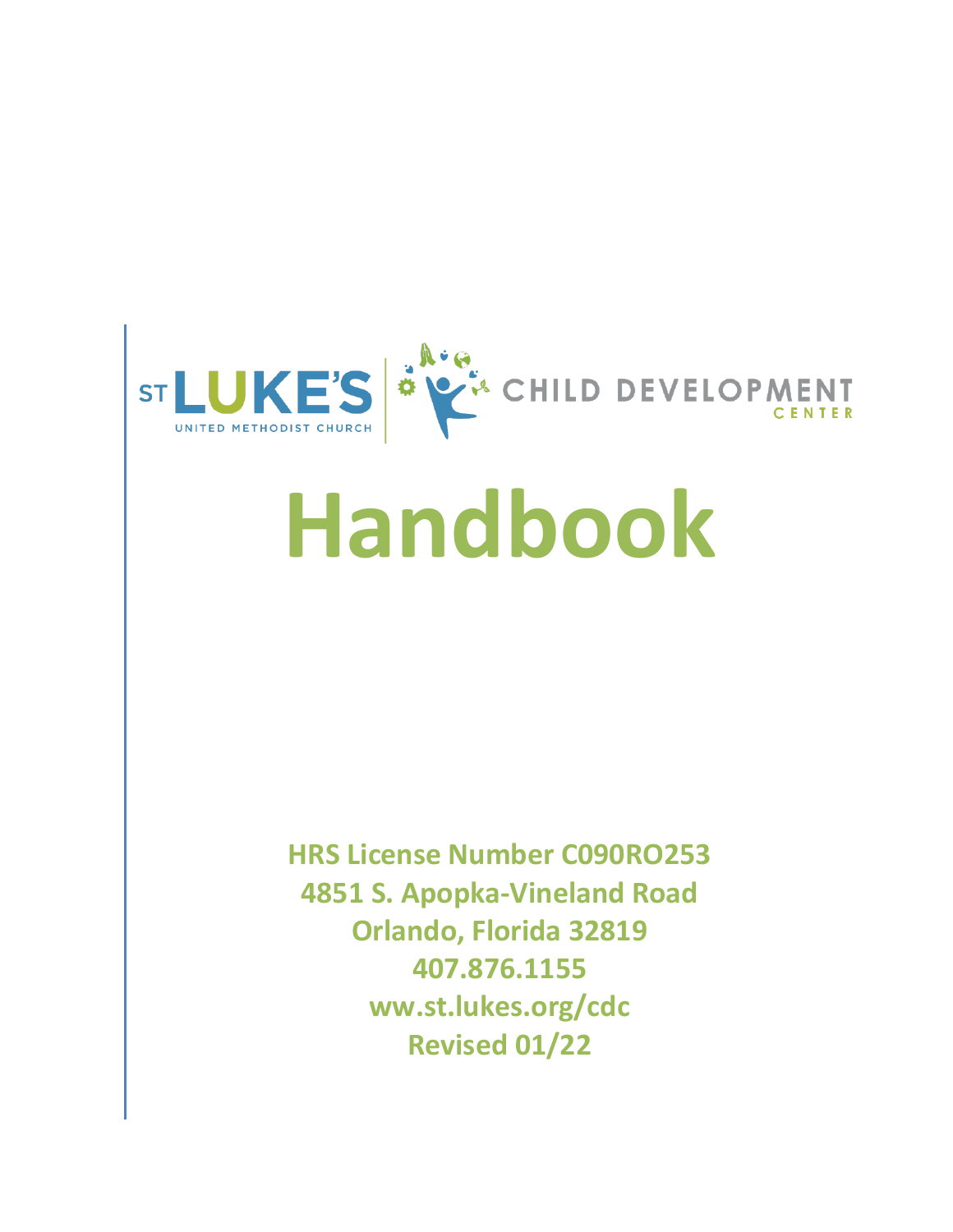

Welcome to the St. Luke's United Methodist Child Development Center. The program is open to all children, regardless of race, color, nationality or ethnic origin. Each child has an opportunity to develop physically, intellectually, emotionally, socially, and spiritually.

Our relationship with you and your child is a partnership. The handbook, monthly newsletters and calendars are an integral part of communication with parents. Feedback, suggestions, comments and concerns are welcome.

The Center offers three different programs:

\*Parent's Day Out Classes (8 to 35 months as of September 1) \*Preschool Classes (3 years old as of September 1) \*Voluntary Prekindergarten Education Program

Our Programs are consistent with the Orange County Public School Calendar. Classes will not be held on days scheduled for teacher planning, student or legal holidays. If Orange County Schools are closed, the Child Development Center will also be closed. Additionally, the Center will be closed if HRS safety/health requirements cannot be met due to uncontrollable circumstances.

The Child Development Center is a **smoke free environment**. State licensing, Section 65C-22.08, states that smoking, including e-cigarettes is prohibited on the premises of the childcare facility.

# **Financial Policies**

# **Registration and Supply Fees**

The non-refundable registration fee must be submitted with your child's registration form. If you need to withdraw your child from the program, two weeks written notice is required.

#### Enrollment for each school year closes the first week in November.

Supply fees for Parent's Day Out and Preschool classes are to be paid on or before the first day of school.

Field trips for Preschool classes will be held on St. Luke's campus. The Field Trip fee is to be paid on or before the first day of class. State licensing, Section 402.3054, states that Preschool and VPK parents be notified about on-campus field trips. Specific dates will be indicated on monthly class calendars.

#### **Tuition**

Tuition is due by the first of each month. You may submit tuition to the CDC Office via check, money order or with online automatic payment. Tuition received after the 7<sup>th</sup> of the month will be subject to a \$25.00 late fee. There is no reduction or refund of tuition due to absence for any reason.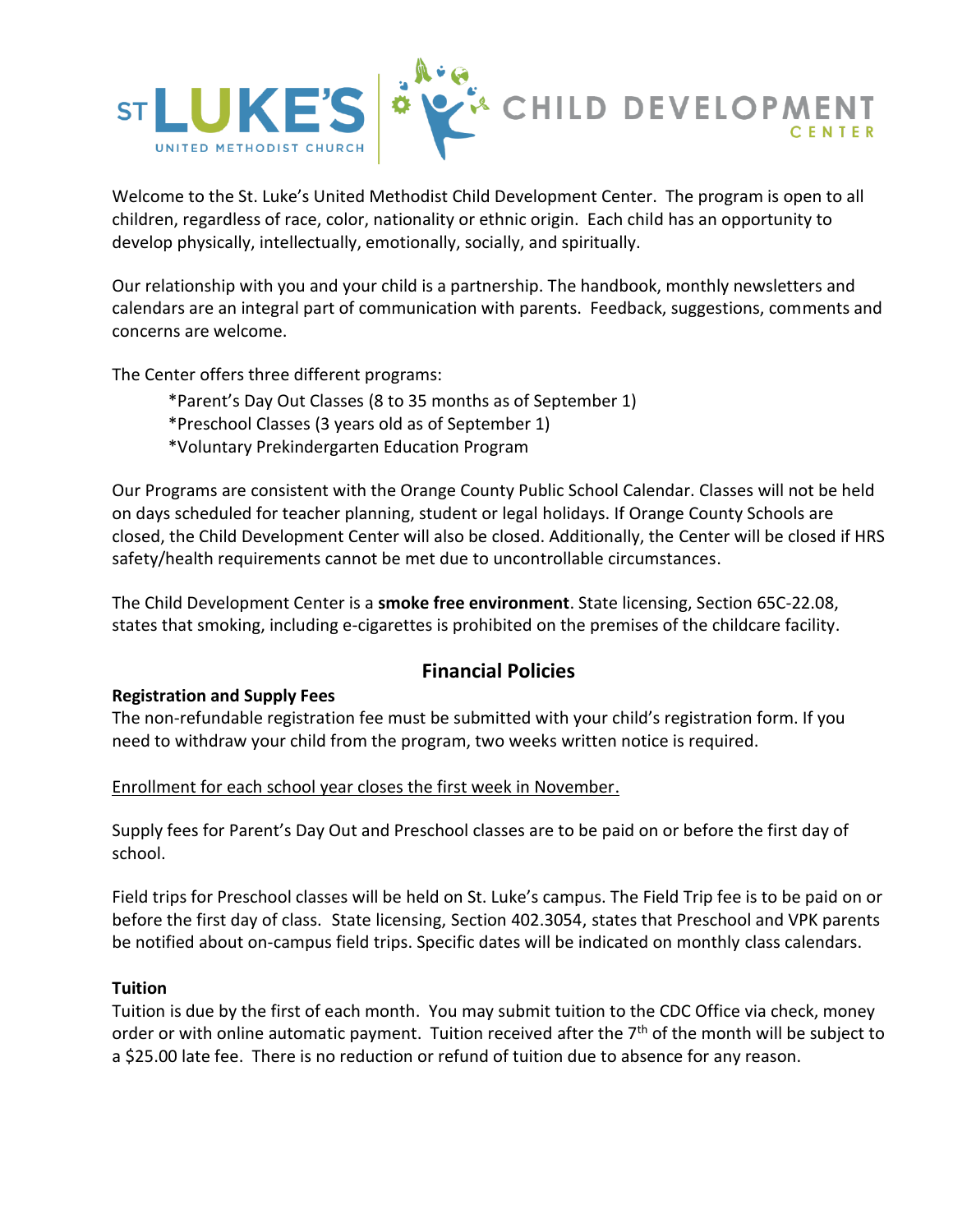

# **Policies and Procedures**

## **Allergies and Sunscreen**

A Medical Authorization Form and your child's allergy medication are kept in the CDC Office. All medications must be in the original box and labeled with the child's first and last name. CDC teachers and assistants are authorized to review allergy information contained on enrollment forms. Sunscreen needs to be applied prior to coming to school.

## **Attendance Policy**

If your child is absent due to illness, appointments, or family events, State licensing regulations require that the CDC Office be notified by 10:00 a.m. via phone (407-876-1155) or email [\(cdc@st.lukes.org\)](mailto:cdc@st.lukes.org). State of Florida attendance rules for VPK students are described in the VPK section of this handbook.

## **Authorization to Pick Up**

Children will be released only to individuals authorized in writing by a parent/guardian. Completed "Child Release Forms" may be emailed to [cdc@st.lukes.org](mailto:cdc@st.lukes.org) or returned to the office. Contact the CDC Office if you need additional forms. No exceptions are allowed.

# **Child Drop Off/Pick Up**

St. Luke's allows 10-minute parking in the circular drive. Handicapped parking is also available. For additional parking, please use the parking lots.

**Due to COVID 19,** parents are responsible for dropping off and picking up their children at the designated area for their class. Temperature checks will be completed at random. Designated areas are as follows:

\*PDO Classes (Toddler I, Toddler II, and 2's Plus): Drop-off at classroom.

\*3's Preschool Classes: Drop-off at classroom.

\*VPK Classes: The side Entrance to the Sanctuary.

Teachers will be signing students in and out on the classroom Sign-In and Sign-out Logs.

In accordance with Orange County Public Schools protocol, the Child Development Center staff is not permitted to remove children from their parents at drop off.

If you will be late, please notify the CDC Office (407-876-1155). Families arriving after 9:15 a.m. will be requested to drop their child off at the entrance to Building B.

# **Conflict Resolution**

If you have questions about your child, classroom strategies, or parent/teacher communication, please contact the Director.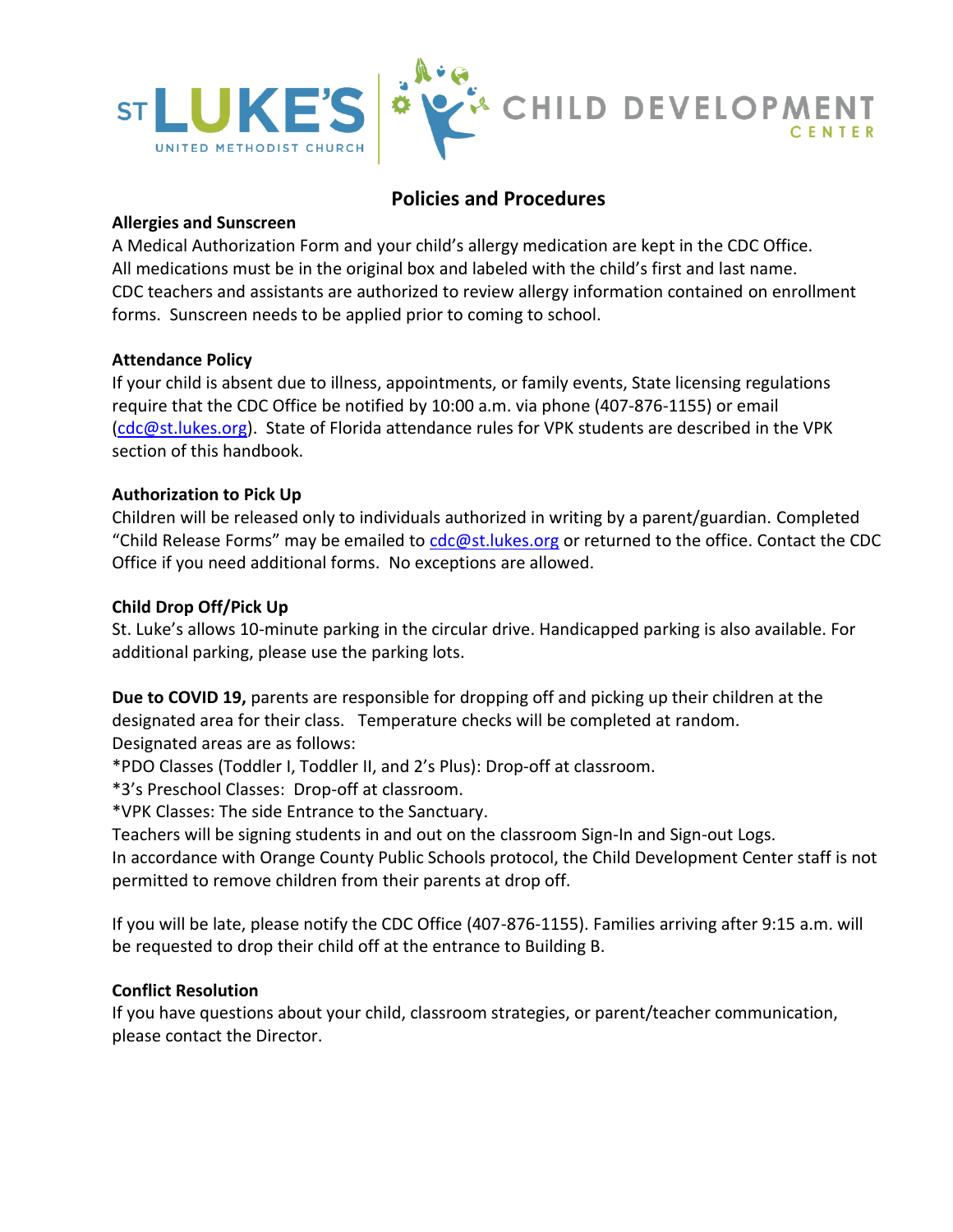

#### **Discipline**

Section 10M-12.025(4)2, F.A.C. requires that parents are notified in writing of the disciplinary practices used by the childcare facility. Classroom rules provide guidelines for discipline. Positive reinforcement, redirection, and encouragement allow the child to develop self - control. Pictures of daily routines are displayed in the classroom. We do not shake, harshly handle, spank, or physically punish children.

#### **Emergency Evacuation Plan and Security Procedures**

State licensing regulations, Section 402.301-402.309, requires that parents receive information concerning Emergency Evacuation Plan and Security Procedures. For further information contact the Executive Director of Operations at 407/876-4991, Ext. 223.

| Fire:            | Alarm | Evacuate children away from the Building       |
|------------------|-------|------------------------------------------------|
| Bomb Threat:     |       | Evacuate children and relocate to Holy Family  |
| Severe Weather:  | Alarm | Shelter-In-Place/Gym                           |
| Hostile Visitor: |       | Relocate children to Safe Zones in classrooms. |

## **Enrollment Forms**

When registering a child, the following forms are required by State licensing regulations. \*DCF Physical Examination Form (DH3040), Immunization Form (DH680) (provided by your physician) or Religious Exemption from Immunizations Form (DH681). Section 10-12.025(2), F.A.C. \*Medical Authorization and Release for Emergency Care Form (available at [www.st.lukes.org/cdc](http://www.st.lukes.org/cdc)) \*Video/Website/Photograph Permission Release Form (available at www.st.lukes.org/cdc)

\*DCF Checklist Form (available at [www.st.lukes.org/cdc\)](http://www.st.lukes.org/cdc) acknowledges that you have received and reviewed the following documents:

\*Child Development Center Parent's Handbook. ([www.st.lukes.org/cdc\)](http://www.st.lukes.org/cdc)

\*Children and Disciple Policy, Section 10M-12.025(4) 2, F.A.C.

\*Emergency Evacuation Plan and Security Procedures, Section 402.301-402.309

\*Expulsion Policy, Section 2.8

\*DCF Child Care Facility Brochure, "Know Your Child Care Center", Section 402.3125(5) F.S.

- \*Influenza Virus Brochure (CF/Pl 175-70, June 2009) "Influenza Virus The Flu A Guide to Parents" available at [www.st.lukes.org/cdc.](http://www.st.lukes.org/cdc)
- \*No Smoking Policy, Section 65C-22.008
- \*Notification of On-Campus Field Trips for Preschool and VPK Classes, Section 402.3054 \*Notification that childcare personnel does have access to your child's records (dietary restrictions and allergy information).

Enrollment for each school year closes the first week in November.

#### **Expulsion**

Section 2.8 requires that parents are notified in writing of the disciplinary and expulsion policies. In the event a child's behavior is not acceptable, the following steps will be followed: a parent conference, intervention in the classroom, and expulsion if non-compliance continues. If a safe environment cannot be maintained, and additional staffing with appropriate training cannot be achieved, the student will be expelled.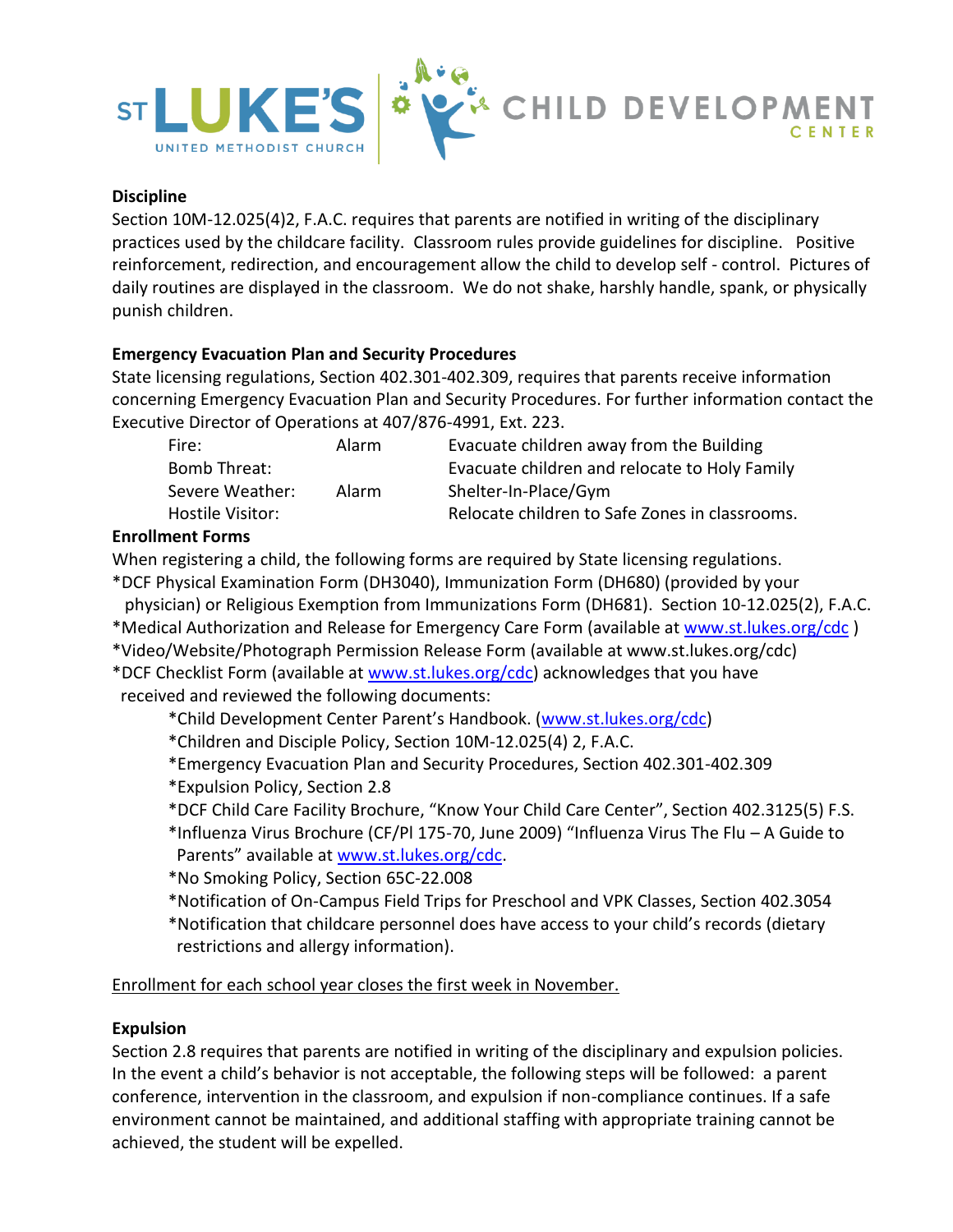

When we request a child be referred for a developmental screening through Preschool Diagnostic and Intervention Services with Orange County Public Schools, the IEP recommendations will determine the continuation of enrollment in our facility.

#### **Field Trips**

State licensing regulations, Section 402.3054, states that Preschool and VPK parents be notified about on-campus field trips. Specific dates will be indicated on monthly class calendars.

#### **Health and Immunization Forms**

You will be notified when your child's Health and Immunization form(s) expire. State licensing regulations require that updated forms be received by the CDC **Office on or before the expiration date**. If you are unable to provide the forms by the expiration date, your child will not be able to attend school. Updated forms may be emailed to [cdc@st.lukes.org.](mailto:cdc@st.lukes.org)

Some children enrolled have a "Religious Exemption from Immunization Form." This form is available at the Orange County Health Department.

#### **Health and Safety of Your Child**

Your child's health is of major importance to all of us. Each child will have a daily temperature check at their designated drop-off and pick-up area before entering the building. Your child will be sent home if any symptoms of illness are apparent or appear during the day.

If your child is absent due to illness, State licensing regulations require that the CDC Office be notified by 10:00 a.m. via phone (407-876-1155) or email [\(cdc@st.lukes.org\)](mailto:cdc@st.lukes.org). State of Florida attendance rules for VPK students are described in the VPK section of this handbook.

Please Keep Your Child Home if he or she:

- \*Has a fever or has had one during the previous 24-hour period.
- \*Has had diarrhea during the previous 24-hour period.
- \*Has a cold that is less than four days old.
- \*Has a heavy nasal discharge.
- \*Has a constant cough
- \*Is fussy and generally out-of-sorts.
- \*Is just tired. Rest at such times may prevent the development of illness.
- \*Has symptoms of a possible communicable disease (i.e., sniffles, reddened eyes, rash, sore throat, headache, abdominal pain, or diarrhea.

**Please notify the center if your child is diagnosed with a communicable disease.**

Your Child May Return if:

\*Your child has been on an antibiotic for at least 24 hours and has been cleared by your physician.

An EPA cleaning solution will be used at the end of each day to disinfect all items in the classroom; i.e., classroom furniture, rugs, toys and manipulatives, doors, bathroom sinks and faucets.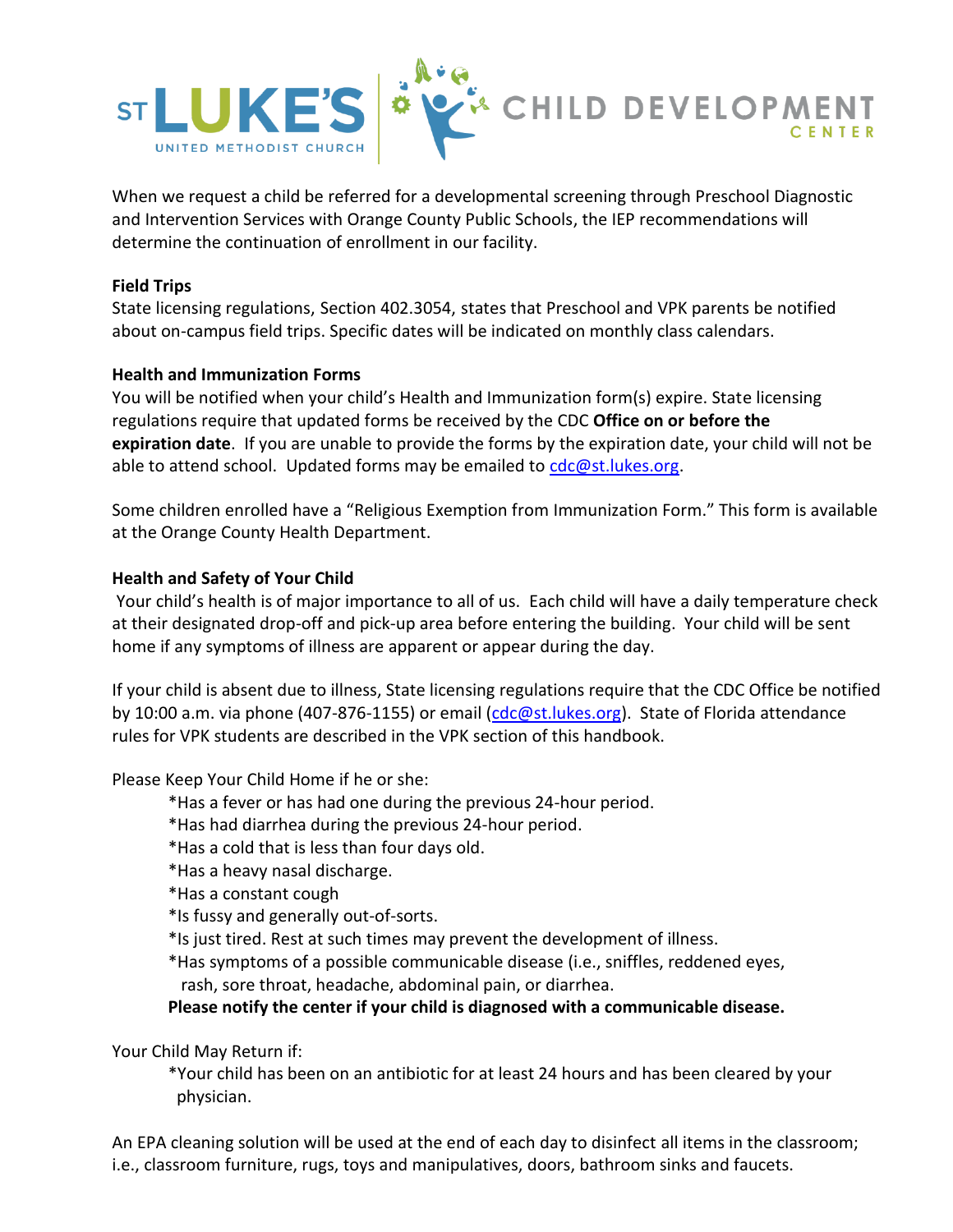

#### **Injuries or Illness During School**

In case of injury or illness, you will be contacted. The Director will make the necessary decision concerning the care of your child. Emergency Medical Authorization Form will be maintained in the child's file. Please notify the Center of changes in phone numbers and other pertinent information on your child's registration form.

## **Mid-Morning Snack and Birthday Celebrations**

**Each** child will need to bring a mid-morning snack, including drink. Preschool and VPK classes are required to bring their own **healthy** snack labeled with child's First Name and Last Name. Please include a drink.

Birthdays are celebrated with special snacks provided by the parent. Parents may bring a **commercially prepackaged healthy** snack that does not contain peanut butter or nuts. Inform the Center if your child has any food-related allergies.

# **Child Development Center Programs**

# **Parent's Day Out**

Parent's Day Out classes offer parents quality care for their children during the weekday hours. Children eligible to enroll must be at least 8 months of age and less than 3 years of age as of September 1. The number of days children may attend varies from one to three days depending on age.

Hours: 9:00 a.m. to 2:30 p.m. We offer the following classes: Toddler I (8 to 16 months) Toddler II (17to 27 months) 2's Plus (28 to 35 months).

#### **Mid-Morning Snacks and Birthday Celebrations**

Each child will need to bring a mid-morning snack, including drink.

Birthdays are celebrated with special snacks provided by the parent. Parents may bring a **commercially prepackaged healthy** snack that does not contain peanut butter or nuts. Please inform the Center if your child has any food-related allergies.

#### **What to Bring:**

**Diaper bag** should include at least 4 diapers for the day, wet wipes, and two changes of clothing. Label all items with first and last name. An "Authorization for Prescription and Non-Prescription Medication" form must be completed before diaper ointment can be applied to a child.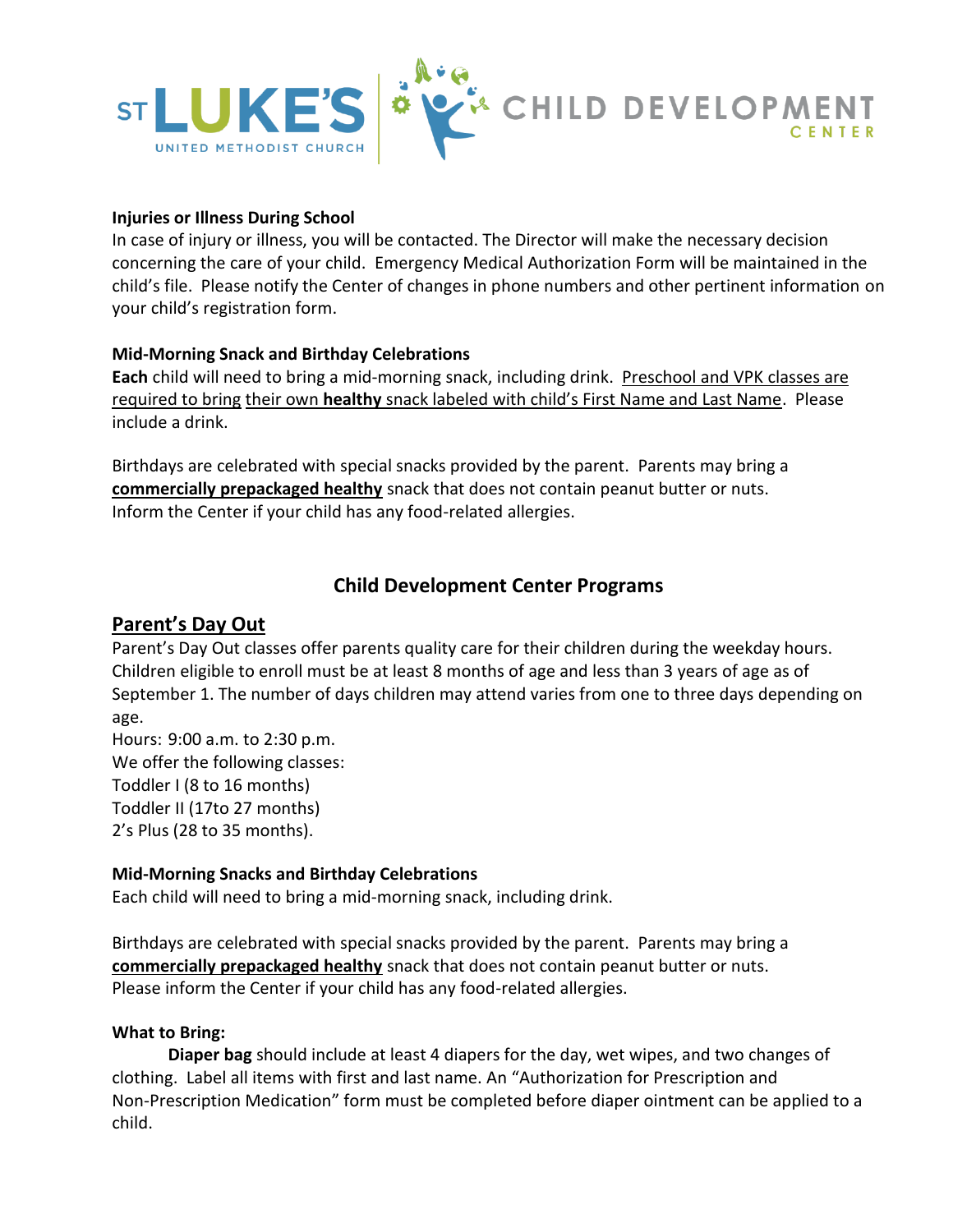

**Mid-morning Snack, Lunch, and drink** will be provided by the parent each day. Label all containers, utensils, and cups with child's First Name and Last Name. Due to choking hazard, grapes and hot dogs are to be cut lengthwise, and then into smaller pieces.

**1" Thick Nap Mat** is required for Toddler II and 2's Plus Classes. Your child can bring a favorite blanket or lovey. Due to State regulations, sleeping bags are not permitted.

Please leave your child's toys at home. The Center cannot be responsible for them.

# **Preschool**

The Preschool program focuses on the development of your child's social, intellectual, and spiritual growth. A developmentally-appropriate curriculum will help meet the individual needs of the child. Readiness skills in the areas of gross motor, fine motor, language development, math, science, and reading are included in daily activities.

Preschool classes are available for children at least three years of age and less than five years of age as of September 1. **All children must be potty-trained.**

Hours: 9:00 a.m. to Noon

Class Options: Monday/Wednesday/Friday (3-days) Tuesday/Thursday (2-days) Monday through Friday (5-days)

#### **Clothing**

Children should wear comfortable clothing that they manage themselves. Closed-toe shoes are required for playground safety.

#### **CDC Tote**

CDC Tote should be brought to school each day. Please leave your child's toys at home. An additional tote is available to purchase for \$12.00.

#### **Mid-Morning Snacks and Birthday Celebrations**

Children are required to bring their own drink (water bottle or thermos) and **commercially prepackaged healthy** snack labeled with First Name and Last Name. Please inform the Center if your child has any food-related allergies.

Birthdays are celebrated with special snacks provided by the parent. Parents may bring a **commercially prepackaged healthy** snack that does not contain peanut butter or nuts.